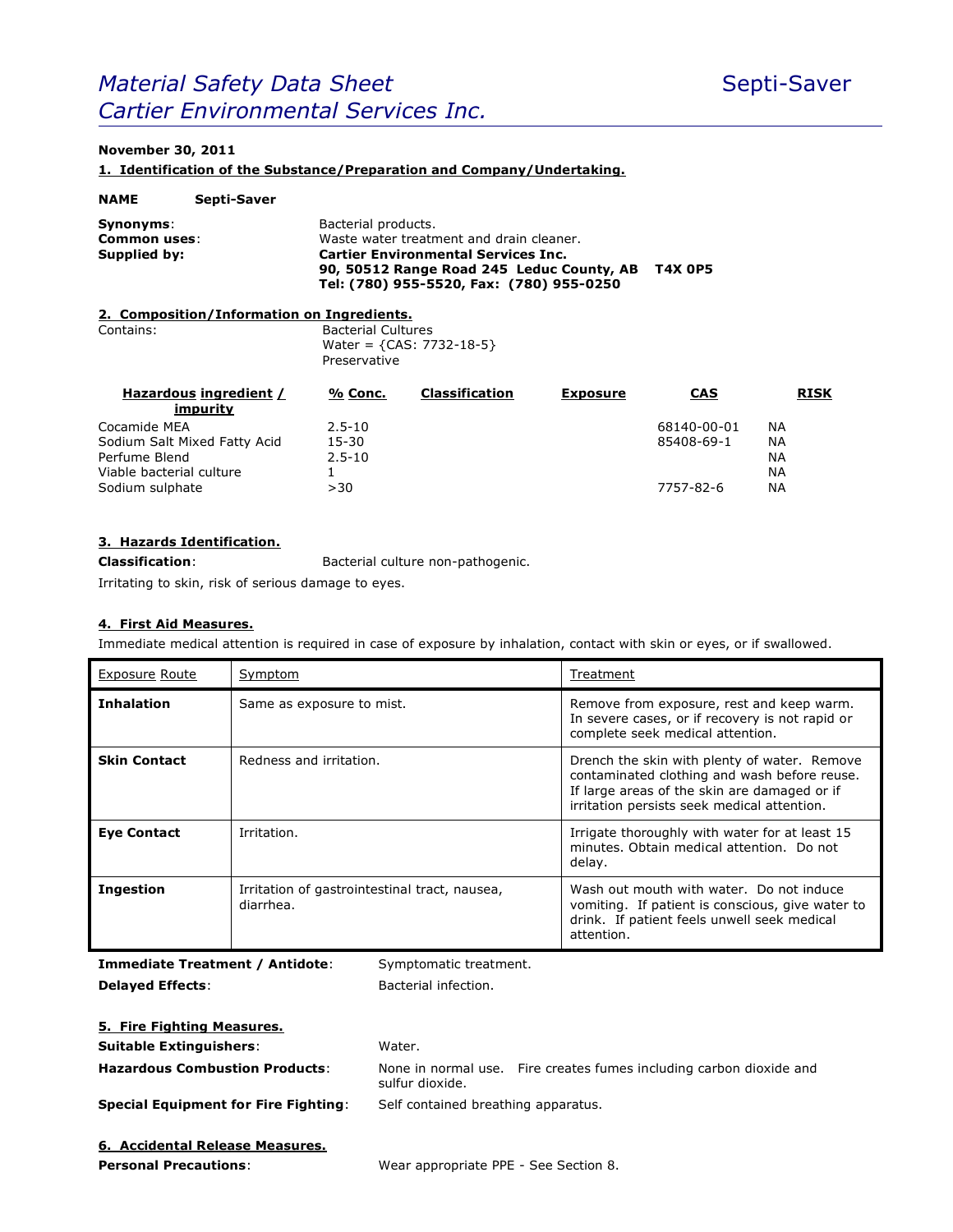| <b>Environmental Precautions:</b> |                                                      | environmental risk.                                                   |                                                                                                                                                                                                                                      | The bacteria and carriers are naturally occurring and should not pose an |             |  |
|-----------------------------------|------------------------------------------------------|-----------------------------------------------------------------------|--------------------------------------------------------------------------------------------------------------------------------------------------------------------------------------------------------------------------------------|--------------------------------------------------------------------------|-------------|--|
| <b>Clean up Procedure:</b>        |                                                      |                                                                       | Vacuum or sweep up avoiding generation of mist. Place in suitable labeled<br>containers and hold for waste disposal. Wash spill site with water. If<br>bacterial contamination is an issue use chlorine to kill the bacillus spores. |                                                                          |             |  |
| 7. Handling & Storage.            |                                                      |                                                                       |                                                                                                                                                                                                                                      |                                                                          |             |  |
| <b>Handling</b>                   |                                                      | Ventilation: Good general ventilation.                                |                                                                                                                                                                                                                                      |                                                                          |             |  |
|                                   |                                                      |                                                                       |                                                                                                                                                                                                                                      | <b>Recommended procedures &amp; equipment:</b> avoid creating mist.      |             |  |
| <b>Storage</b>                    |                                                      | 0 deg C to 40 deg C for product viability only.<br>Temperature range: |                                                                                                                                                                                                                                      |                                                                          |             |  |
|                                   |                                                      | Humidity range: all.                                                  |                                                                                                                                                                                                                                      |                                                                          |             |  |
| Keep away from:                   |                                                      | See Section 10.                                                       |                                                                                                                                                                                                                                      |                                                                          |             |  |
| <b>Suitable storage Media:</b>    |                                                      |                                                                       | Original container with closed lid.                                                                                                                                                                                                  |                                                                          |             |  |
|                                   |                                                      | Precautions against static discharge: recommended.                    |                                                                                                                                                                                                                                      |                                                                          |             |  |
|                                   | 8. Exposure Controls/Personal Protection.            |                                                                       |                                                                                                                                                                                                                                      |                                                                          |             |  |
| <b>Exposure standards:</b>        |                                                      |                                                                       |                                                                                                                                                                                                                                      |                                                                          |             |  |
|                                   | Component                                            |                                                                       | LTEL (8h TWA)                                                                                                                                                                                                                        | STEL (15 mins)                                                           | <b>Type</b> |  |
| None                              |                                                      |                                                                       |                                                                                                                                                                                                                                      |                                                                          |             |  |
|                                   | <b>Personal Protective Equipment:</b>                |                                                                       |                                                                                                                                                                                                                                      |                                                                          |             |  |
| <b>Respiratory:</b>               | None.                                                |                                                                       |                                                                                                                                                                                                                                      |                                                                          |             |  |
| Hand:                             |                                                      | Wash hands after use. Gloves recommended.                             |                                                                                                                                                                                                                                      |                                                                          |             |  |
| Eye:                              |                                                      | Safety glasses or goggles recommended.                                |                                                                                                                                                                                                                                      |                                                                          |             |  |
| Skin:                             | Wash after exposure. Overalls and boots recommended. |                                                                       |                                                                                                                                                                                                                                      |                                                                          |             |  |
|                                   |                                                      |                                                                       |                                                                                                                                                                                                                                      |                                                                          |             |  |

**Environmental Controls**: Users should be aware of environmental considerations and their duties under the environmental protection act.

**Hygiene Measures**: Always wash thoroughly after handling chemicals.

# **9. Physical & Chemical Properties.**

| <b>Appearance</b>                | Solid, dark blue block                                         |
|----------------------------------|----------------------------------------------------------------|
| Odor                             | Lemon                                                          |
| рH                               | Not Applicable                                                 |
| <b>Boiling Point/range</b>       | Not Applicable                                                 |
| <b>Melting Point/range</b>       | $51 - 53$ C                                                    |
| <b>Flash point</b>               | Not Applicable                                                 |
| <b>Flammability</b>              | Not flammable under normal conditions of storage and handling. |
| <b>Auto-ignition temperature</b> | Not Applicable                                                 |
| <b>Explosive limits</b>          | Not Applicable                                                 |
| <b>Oxidizing Properties</b>      | None                                                           |
| <b>Vapour Pressure</b>           | Not Applicable                                                 |
| <b>Relative density</b>          | Not Applicable                                                 |
| Solubility in water              | <b>Dissolves</b>                                               |
| Solubility in solvent            | Not Applicable                                                 |
| <b>Partition coefficient</b>     | Not Applicable                                                 |
| <b>Viscosity</b>                 | Not Applicable                                                 |
| <b>Vapour density</b>            | Not Applicable                                                 |
| <b>Evaporation rate</b>          | Not Applicable                                                 |
| Conductivity                     | Not Applicable                                                 |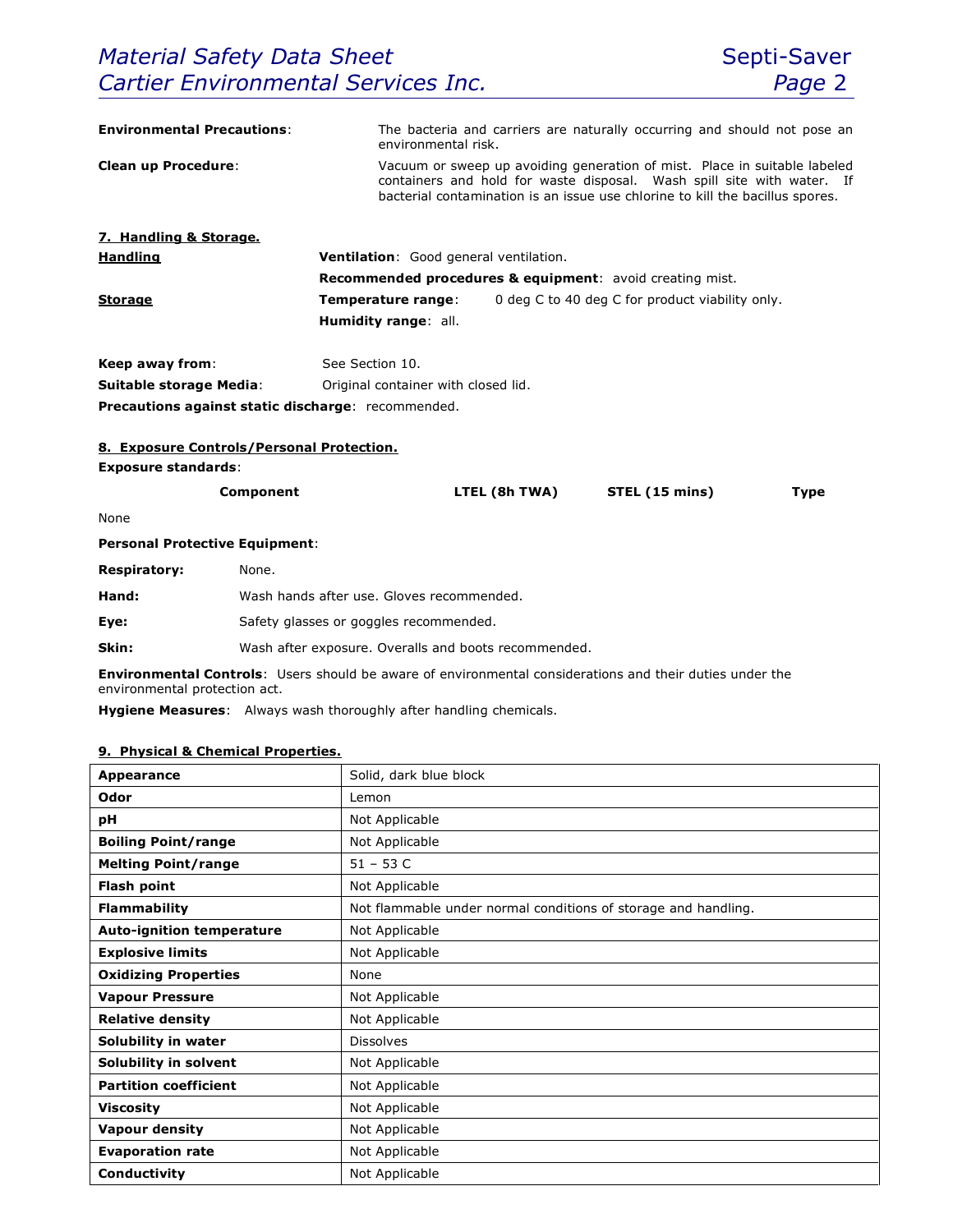| 10. Stability & Reactivity.                                 |                                                                                                                                                                                                                                                                                                                                                       |  |  |  |
|-------------------------------------------------------------|-------------------------------------------------------------------------------------------------------------------------------------------------------------------------------------------------------------------------------------------------------------------------------------------------------------------------------------------------------|--|--|--|
| Stability:                                                  | Stable under normal storage and handling conditions.                                                                                                                                                                                                                                                                                                  |  |  |  |
| <b>Conditions to avoid:</b>                                 | Avoid contact with oxidizing chemicals.                                                                                                                                                                                                                                                                                                               |  |  |  |
| <b>Materials to avoid:</b>                                  | Acids and Alkalies may inactivate the bacterial cultures.                                                                                                                                                                                                                                                                                             |  |  |  |
| <b>Hazardous decomposition products:</b>                    | Oxides of carbon and sulfur.                                                                                                                                                                                                                                                                                                                          |  |  |  |
|                                                             |                                                                                                                                                                                                                                                                                                                                                       |  |  |  |
| 11. Toxicological Information.                              |                                                                                                                                                                                                                                                                                                                                                       |  |  |  |
|                                                             | Toxological effects: Low Acute oral toxicity although ingestion will cause irritation of the gastrointestinal tract and<br>may result in nausea and diarrhea. May cause mild mechanical irritation to eyes, skin and mucous membranes. May<br>cause irritation from allergic reaction, especially to people that have a history of allergic reaction. |  |  |  |
| $LD_{LO}$                                                   |                                                                                                                                                                                                                                                                                                                                                       |  |  |  |
| Greater than 2000 mg/kg<br>$LD_{50}$                        | skin-rabbit<br>oral-rat                                                                                                                                                                                                                                                                                                                               |  |  |  |
| 12. Ecological Information.                                 |                                                                                                                                                                                                                                                                                                                                                       |  |  |  |
| <b>Environmental Effects:</b>                               | Minimal impact under normal conditions of use and storage. The bacterial<br>cultures are naturally occurring soil type organisms.<br>The other<br>components are unlikely to bio-accumulate and bio-degradable.                                                                                                                                       |  |  |  |
| <b>Mobility:</b>                                            | Disperses in water.                                                                                                                                                                                                                                                                                                                                   |  |  |  |
| Degradability:                                              | Contents are bio-degradable.                                                                                                                                                                                                                                                                                                                          |  |  |  |
| <b>Bio-accumulative potential:</b>                          | Not likely.                                                                                                                                                                                                                                                                                                                                           |  |  |  |
| <b>Aquatic Toxicity:</b>                                    | Not known.                                                                                                                                                                                                                                                                                                                                            |  |  |  |
| 13. Disposal Considerations.                                |                                                                                                                                                                                                                                                                                                                                                       |  |  |  |
| Substance:                                                  | Via an authorized waste disposal contractor to an approved waste disposal                                                                                                                                                                                                                                                                             |  |  |  |
|                                                             | site, observing all local and national regulations.                                                                                                                                                                                                                                                                                                   |  |  |  |
| <b>Container:</b>                                           | As substance.                                                                                                                                                                                                                                                                                                                                         |  |  |  |
|                                                             |                                                                                                                                                                                                                                                                                                                                                       |  |  |  |
| 14. Transport Information.                                  | Not regulated for transport.                                                                                                                                                                                                                                                                                                                          |  |  |  |
| <b>UN number</b>                                            | <b>Class</b>                                                                                                                                                                                                                                                                                                                                          |  |  |  |
| <b>Primary Hazard</b>                                       | <b>Subsidiary Hazard</b>                                                                                                                                                                                                                                                                                                                              |  |  |  |
| <b>Packing Group</b><br><b>H.I. Number</b>                  | <b>Emergency Action Code</b><br><b>Marine Pollutant</b>                                                                                                                                                                                                                                                                                               |  |  |  |
| <b>Proper Shipping name</b>                                 | Waste water treatment compounds, bacterial culture.                                                                                                                                                                                                                                                                                                   |  |  |  |
|                                                             |                                                                                                                                                                                                                                                                                                                                                       |  |  |  |
| 15. Regulatory Information.                                 |                                                                                                                                                                                                                                                                                                                                                       |  |  |  |
| <b>Label Name</b><br>Septi-Saver                            |                                                                                                                                                                                                                                                                                                                                                       |  |  |  |
| <b>Symbols</b><br>no risk or safety phrases stipulated      |                                                                                                                                                                                                                                                                                                                                                       |  |  |  |
| <b>Risk Phrases</b><br>no risk or safety phrases stipulated |                                                                                                                                                                                                                                                                                                                                                       |  |  |  |
| <b>Safety Phrases</b><br>E.C. No<br>N/A                     | no risk or safety phrases stipulated                                                                                                                                                                                                                                                                                                                  |  |  |  |
| <b>Additional labeling:</b>                                 |                                                                                                                                                                                                                                                                                                                                                       |  |  |  |
| regulations for further information).                       | Use of this material may be governed by the following regulations: (users are advised to consult these                                                                                                                                                                                                                                                |  |  |  |

The information contained in this data sheet does not constitute an assessment of workplace risks.